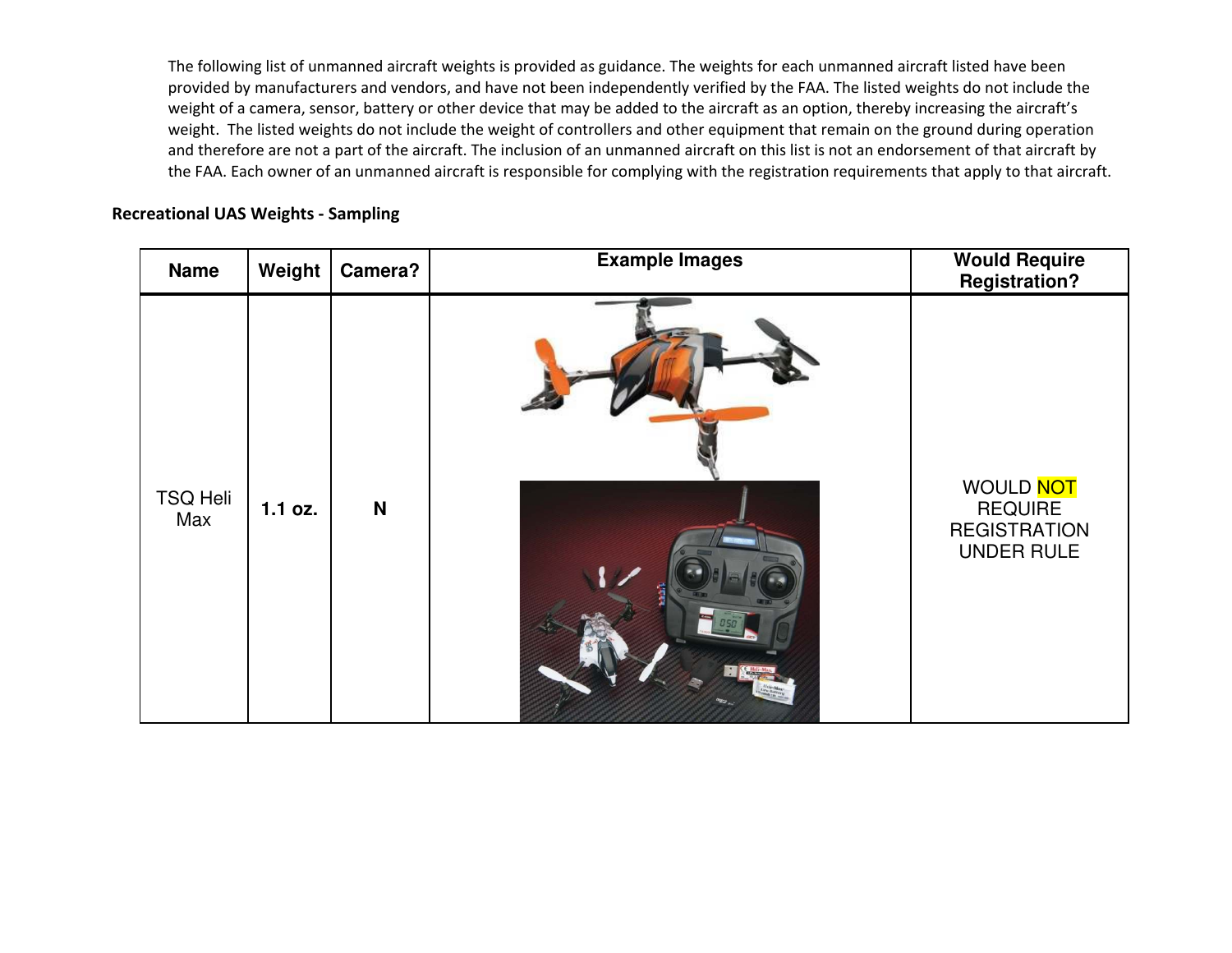| <b>Name</b>                         | Weight  | Camera?      | <b>Example Images</b> | <b>Would Require</b><br><b>Registration?</b>                                   |
|-------------------------------------|---------|--------------|-----------------------|--------------------------------------------------------------------------------|
| Air<br>Hogs<br>Helix<br>X4<br>Stunt | 1.8 oz. | $\mathsf{N}$ |                       | <b>WOULD NOT</b><br><b>REQUIRE</b><br><b>REGISTRATION</b><br><b>UNDER RULE</b> |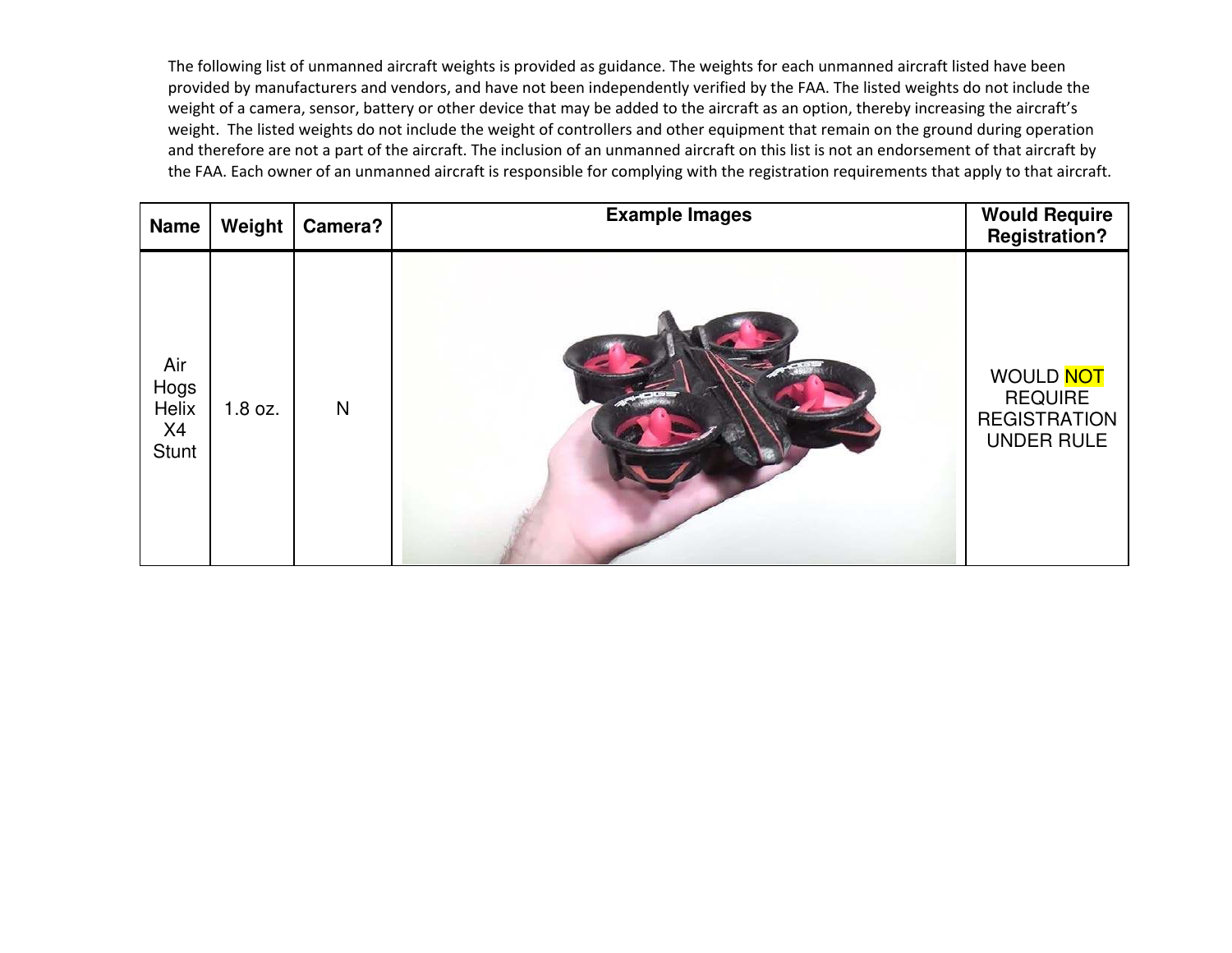| <b>Name</b>             | Weight  | Camera? | <b>Example Images</b> | <b>Would Require</b><br><b>Registration?</b>                                   |
|-------------------------|---------|---------|-----------------------|--------------------------------------------------------------------------------|
| <b>UDI</b><br>Discovery | 4.6 oz. | Y       | <b><u>ŭana</u></b>    | <b>WOULD NOT</b><br><b>REQUIRE</b><br><b>REGISTRATION</b><br><b>UNDER RULE</b> |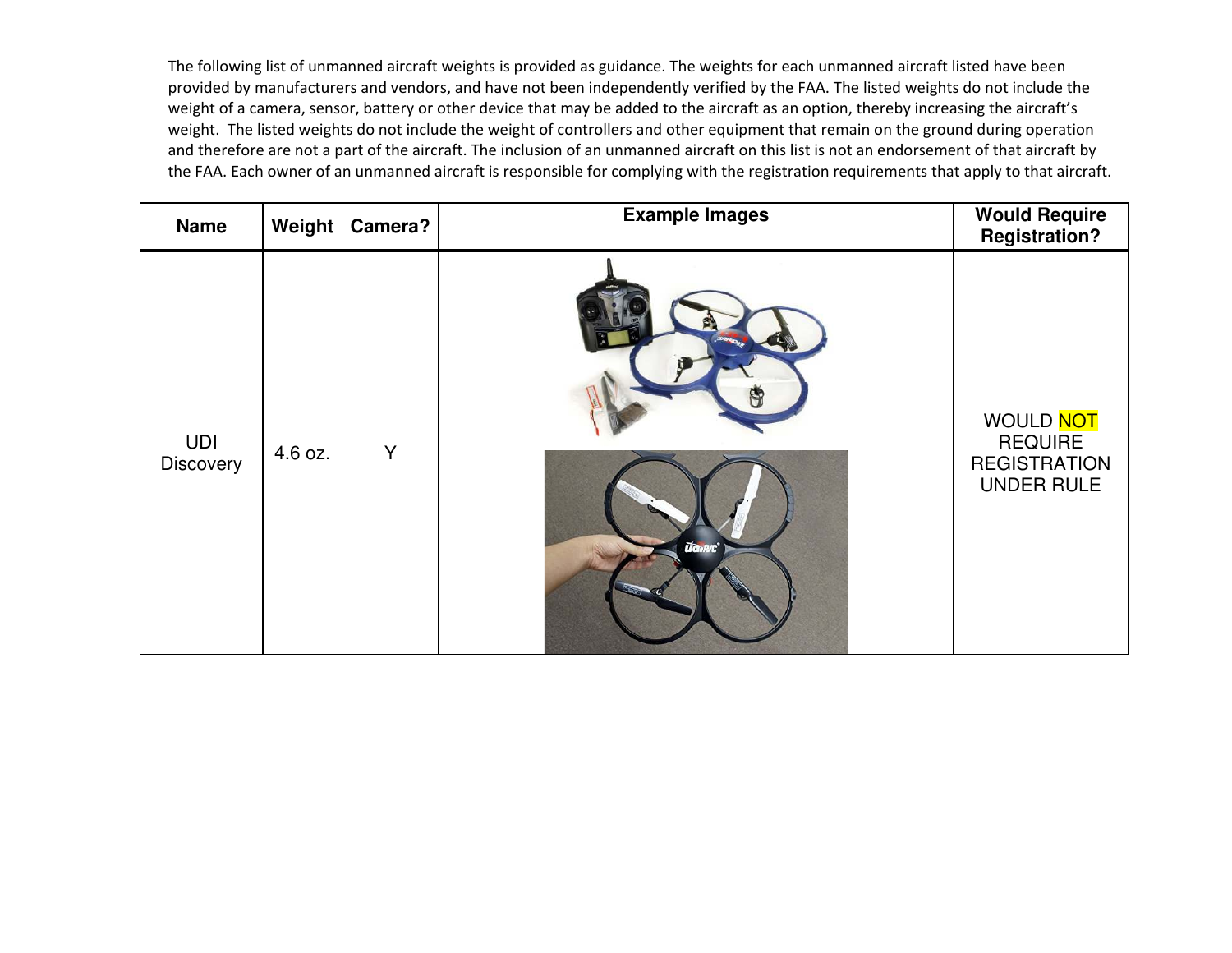| <b>Name</b>  | Weight  | Camera? | <b>Example Images</b> | <b>Would Require</b><br><b>Registration?</b>                                   |
|--------------|---------|---------|-----------------------|--------------------------------------------------------------------------------|
| Hubsan<br>X4 | 1.7 oz. | Y       |                       | <b>WOULD NOT</b><br><b>REQUIRE</b><br><b>REGISTRATION</b><br><b>UNDER RULE</b> |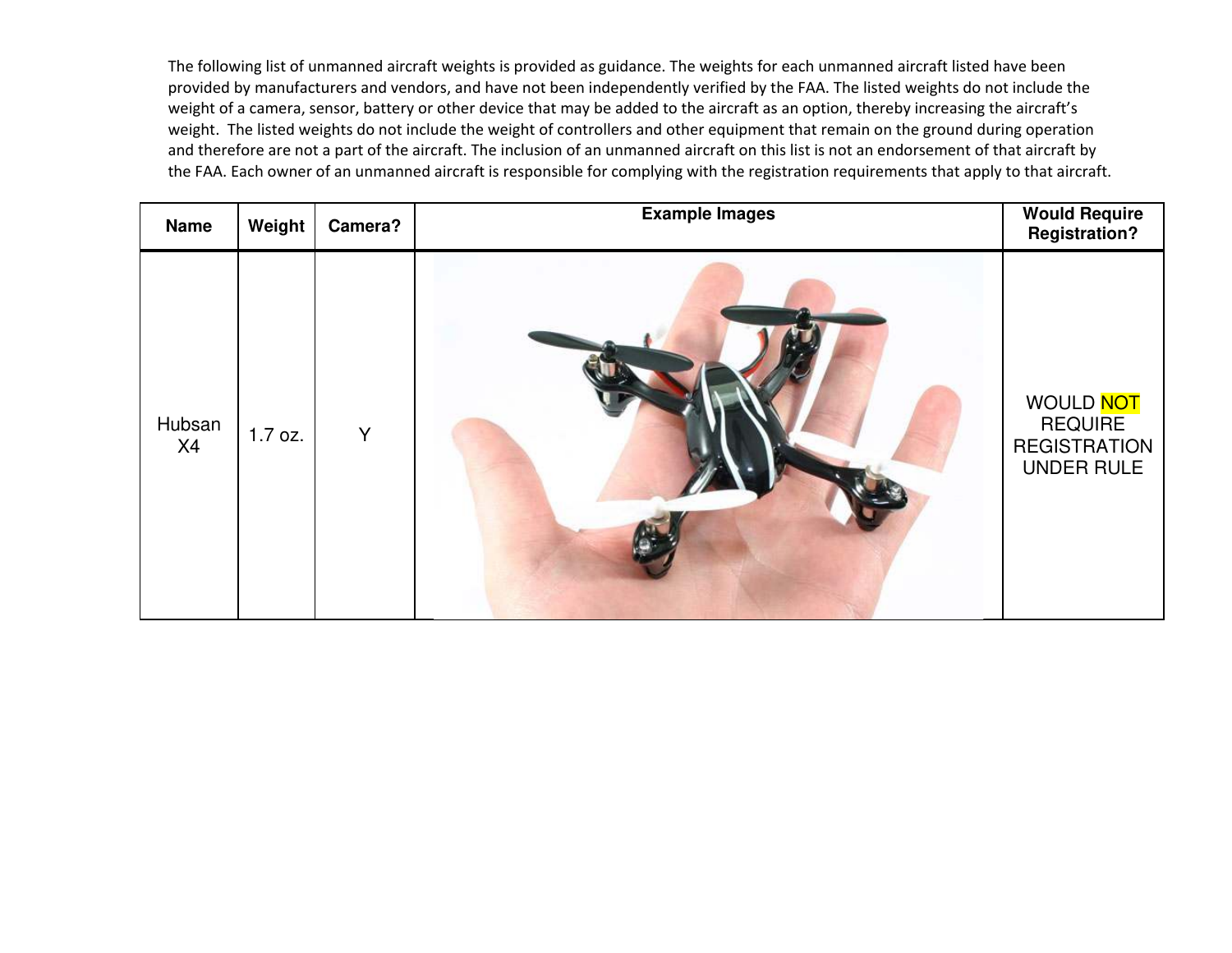| <b>Name</b>      | <b>Weight</b> | Camera? | <b>Example Images</b> | <b>Would Require</b><br><b>Registration?</b>                                   |
|------------------|---------------|---------|-----------------------|--------------------------------------------------------------------------------|
| <b>Sky Viper</b> | 4.7 oz.       | Y       |                       | <b>WOULD NOT</b><br><b>REQUIRE</b><br><b>REGISTRATION</b><br><b>UNDER RULE</b> |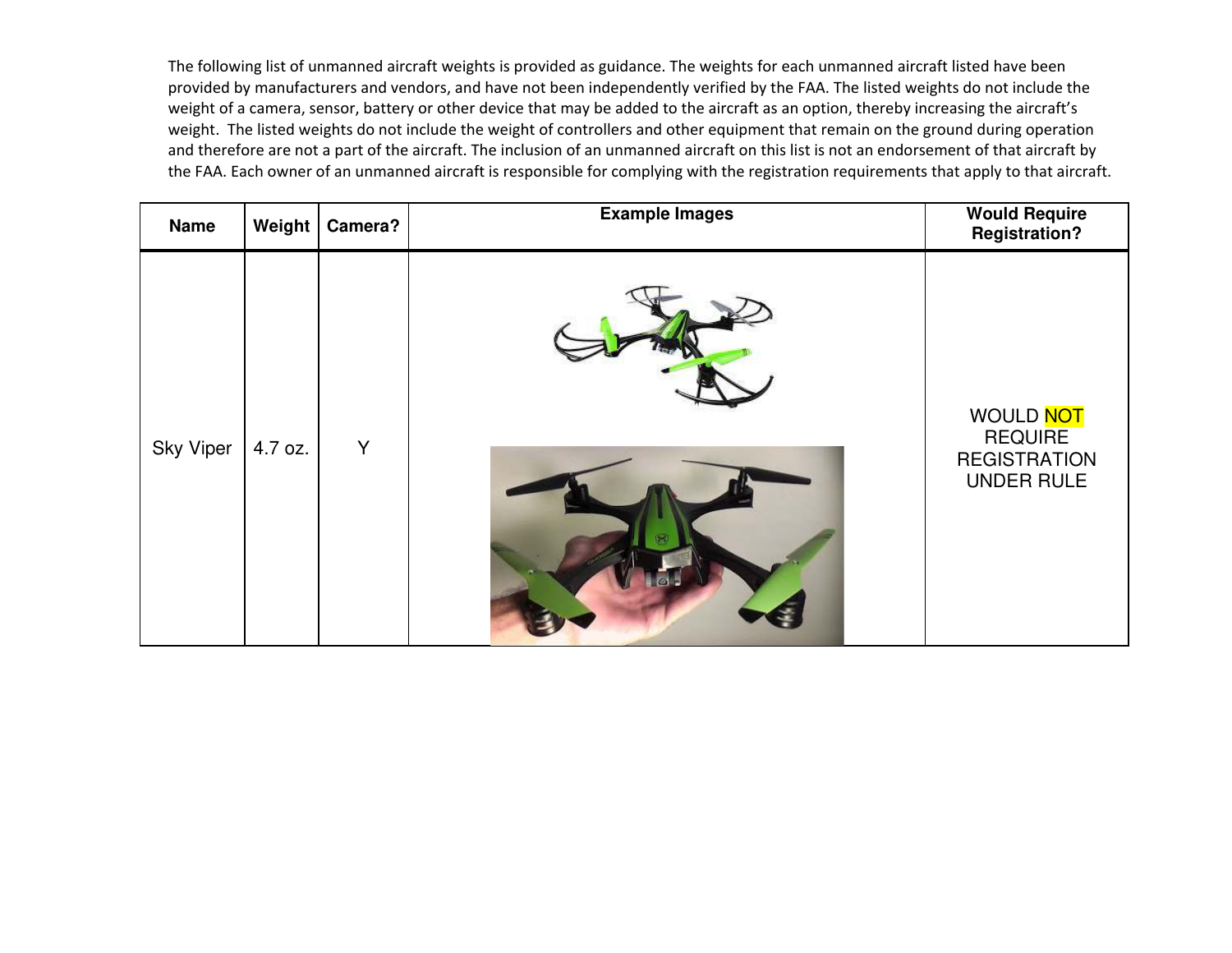| <b>Name</b>                      | Weight  | Camera?                 | <b>Example Images</b> | <b>Would Require</b><br><b>Registration?</b>                                   |
|----------------------------------|---------|-------------------------|-----------------------|--------------------------------------------------------------------------------|
| Air Hogs<br>Millennium<br>Falcon | 2.2 oz. | $\overline{\mathsf{N}}$ |                       | <b>WOULD NOT</b><br><b>REQUIRE</b><br><b>REGISTRATION</b><br><b>UNDER RULE</b> |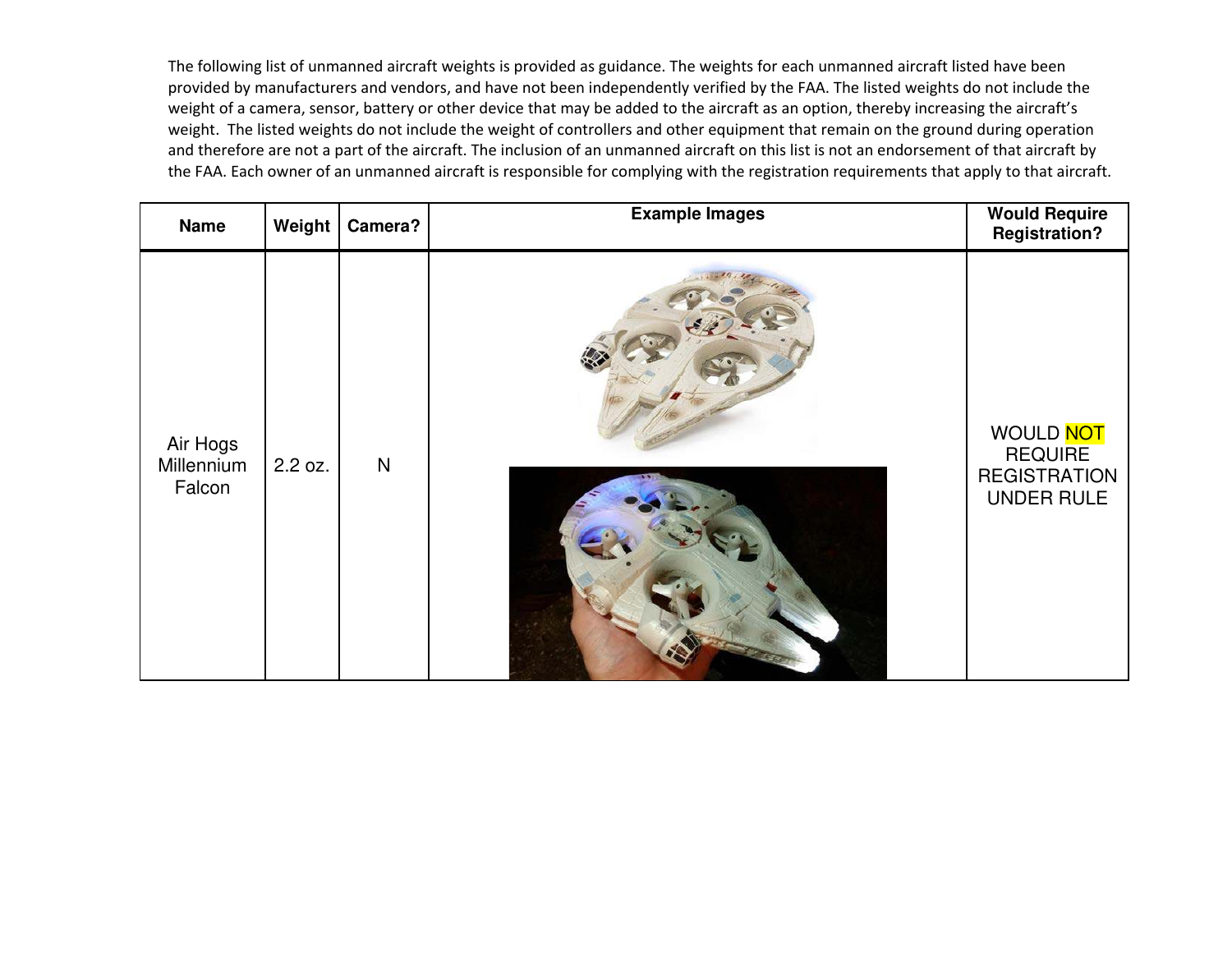| <b>Name</b>                            | Weight  | Camera?                   | <b>Example Images</b> | <b>Would Require</b><br>Registration?                                   |
|----------------------------------------|---------|---------------------------|-----------------------|-------------------------------------------------------------------------|
| Extreme<br>Flyers<br>MicroDrone<br>2.0 | 1.2 oz. | $\mathbf N$<br>(optional) |                       | <b>WOULD NOT</b><br><b>REQUIRE</b><br><b>REGISTRATION</b><br>UNDER RULE |
|                                        |         |                           |                       |                                                                         |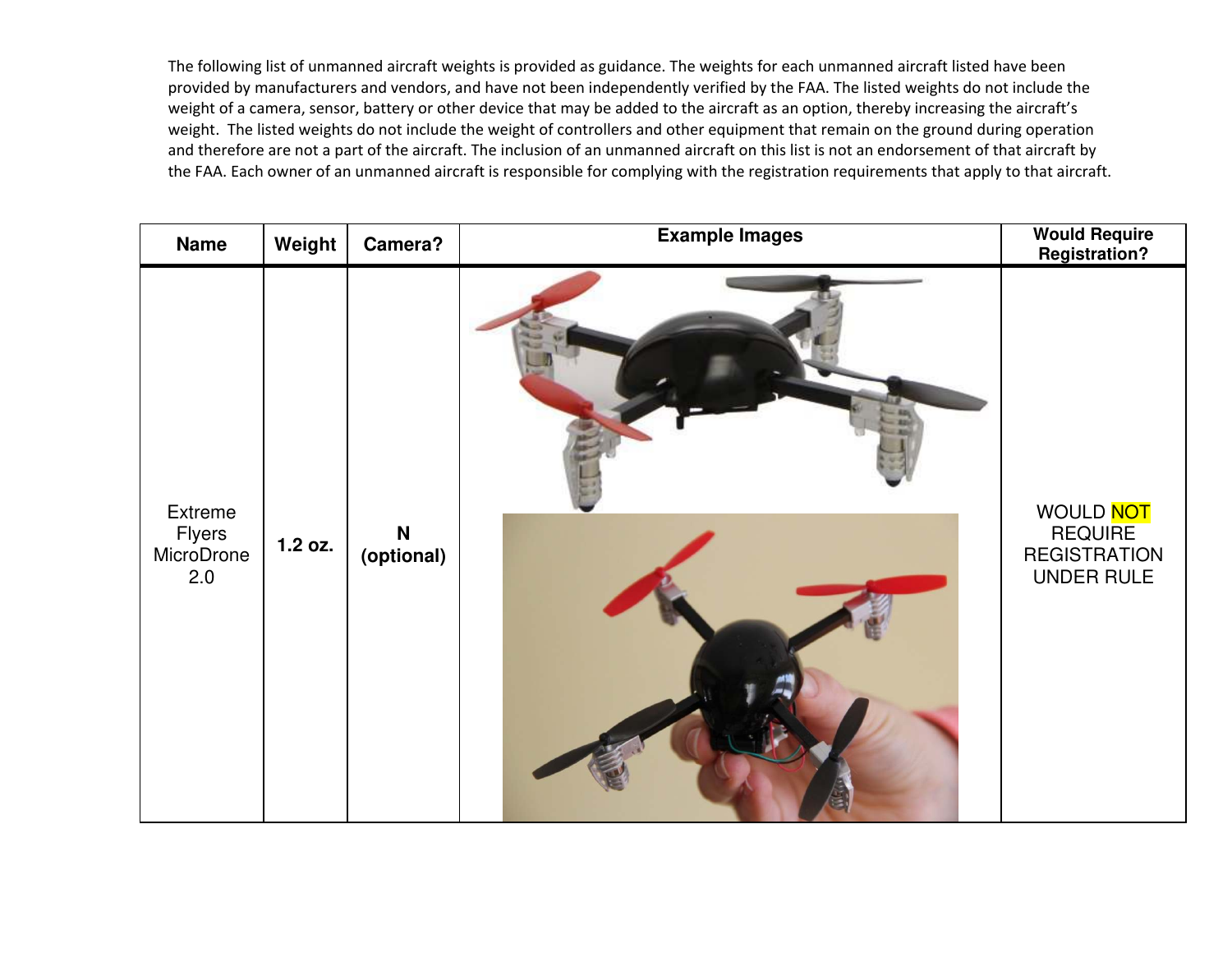| <b>Name</b>     | Weight      | Camera? | <b>Example Images</b> | <b>Would Require</b><br><b>Registration?</b>                               |
|-----------------|-------------|---------|-----------------------|----------------------------------------------------------------------------|
| Parrot<br>Bebop | 14.6<br>OZ. | Y       |                       | <b>WOULD</b><br><b>REQUIRE</b><br><b>REGISTRATION</b><br><b>UNDER RULE</b> |
|                 |             |         |                       |                                                                            |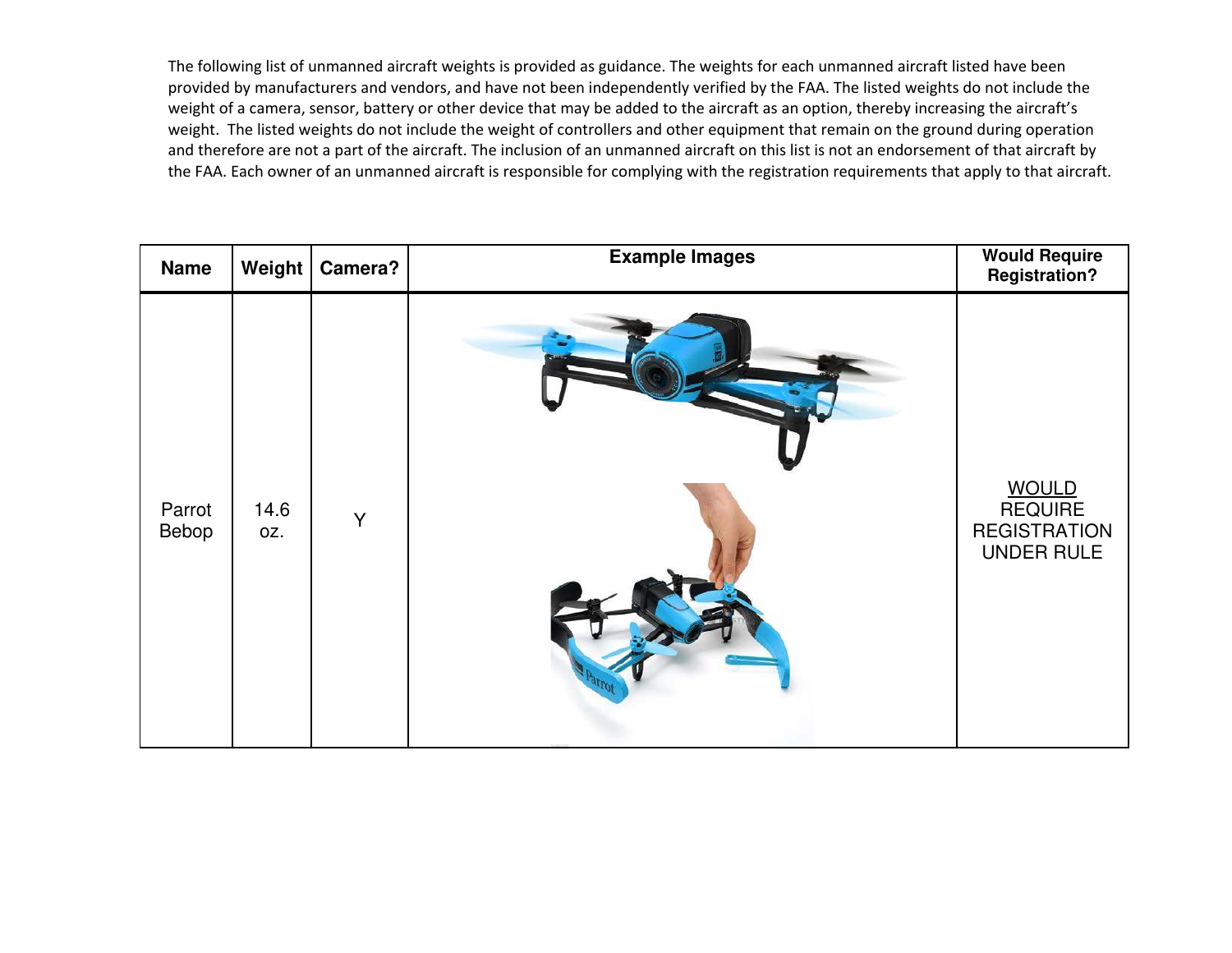| <b>Name</b>                            | Weight                                  | Camera<br>?        | <b>Example Images</b> | <b>Would Require</b><br>Registration?                                      |
|----------------------------------------|-----------------------------------------|--------------------|-----------------------|----------------------------------------------------------------------------|
| 3D<br><b>Robotics</b><br>(3DR)<br>Solo | 3 lbs,<br>7.1 oz<br>(without<br>camera) | Optional<br>Go Pro |                       | <b>WOULD</b><br><b>REQUIRE</b><br><b>REGISTRATION</b><br><b>UNDER RULE</b> |